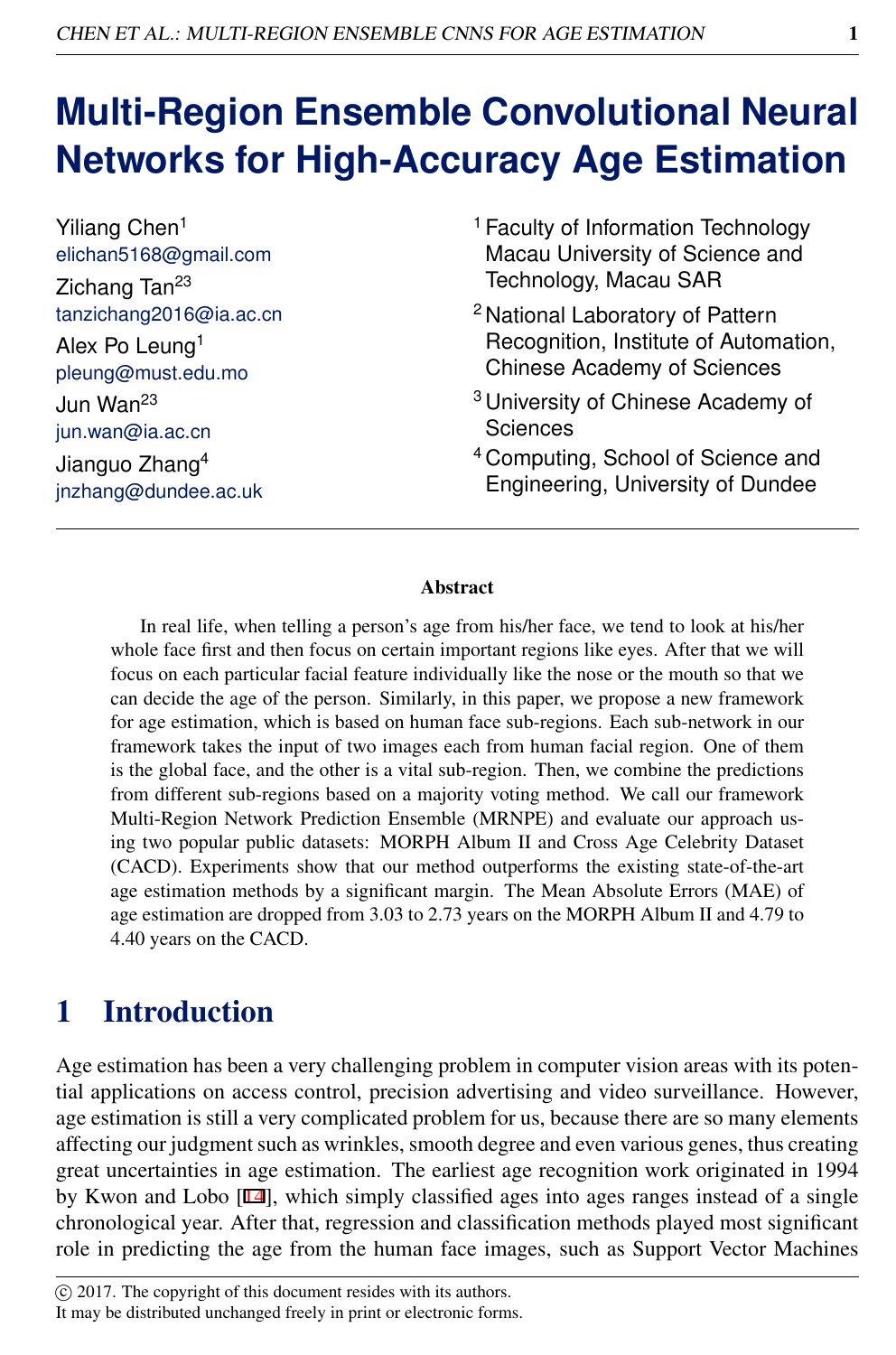(SVM), Support Vector Regression (SVR), Partial Least Squares (PLS), and Canonical Correlation Analysis (CCA). Among these traditional methods, the most representative work is BIF+CCA (KCCA) [10]. In recent years, deep learning methods have drawn increasingly attention in facial age estimation. For instance, in 2011, Yang *et al.* [24] proposed a convolutional neural network (CNN) for age estimation. However, they mainly paid attention to face tracking, and just adopted the original CNN without any modification for age estimation. There are three prevalent benchmarks for age estimation, which are FG-NET [15], MORPH Album II  $[19]$  and CACD  $[2]$ . Owing to these aging datasets, age estimation techniques are developing faster.

Despite so much effort, telling a person's age from a single image is still a very challenging task, because the facial features reflecting aging are of different types at different age ranges. For instance, facial aging process is conspicuous in the shape of face during childhood, while the feature associated with aging is distinctive in the skin of texture during adulthood. Hence, our method not only focuses on the global region, but also pays attention to the local regions, because local characteristics are also very important for age estimation, such as the corner of eyes, mouths, noses, etc. For example, Yi *et al.* [25] and Ting *et al.* [17] used multiple local regions and the whole face as input images, and every region was trained by its own subnet and all subnets were concatenated on the same fully connected layer. However, in fact the effect of aging of every single facial sub-region is different. For example, with aging one obvious observable feature can be wrinkles, other features may not be so distinctive like the nose area which ages fairly slowly. To this end, it might be less effective to directly train all sub-regions together in the same network, which makes it difficult for the neural network to learn the differences among the sub-regions.

Therefore, we propose an age estimation framework to consider the effect of aging on individual local region by constructing different sub-networks, each taking the input of a global region and one sub-region. The results of all the subnets are used together for prediction. In this way, the generalization of learned model can be enhanced. Moreover, each module of the corresponding sub-region can sufficiently learn together with the global information of the whole face so that we can take full advantage of all information from different components. The main contributions of our work are summarized as below:

- A novel MRNPE method is proposed for age estimation. It includes some subnetworks in a unified framework, and each sub-network takes full advantage of multiple sub-regions to capture the local and global features from face images.

- The experimental results show that the proposed Multi-Region Network Ensemble Prediction (MRNPE) framework is significantly better than a direct multi-region ensemble prediction method [17, 25].

- Our MRNPE framework outperforms state-of-the-art age estimation methods by a significant margin on both the MORPH Album II and the CACD datasets.

#### 2 Related Work

Geometry features and the features of skin wrinkle are often adopted in the methods of age estimation in the early year of age prediction [14]. However, these methods can only tell the range of a person's age from a single facial image. Later on, Horng *et al.* [12] adopt the sobel edge operator and region labeling to locate eyes, mouths and noses in human facial images so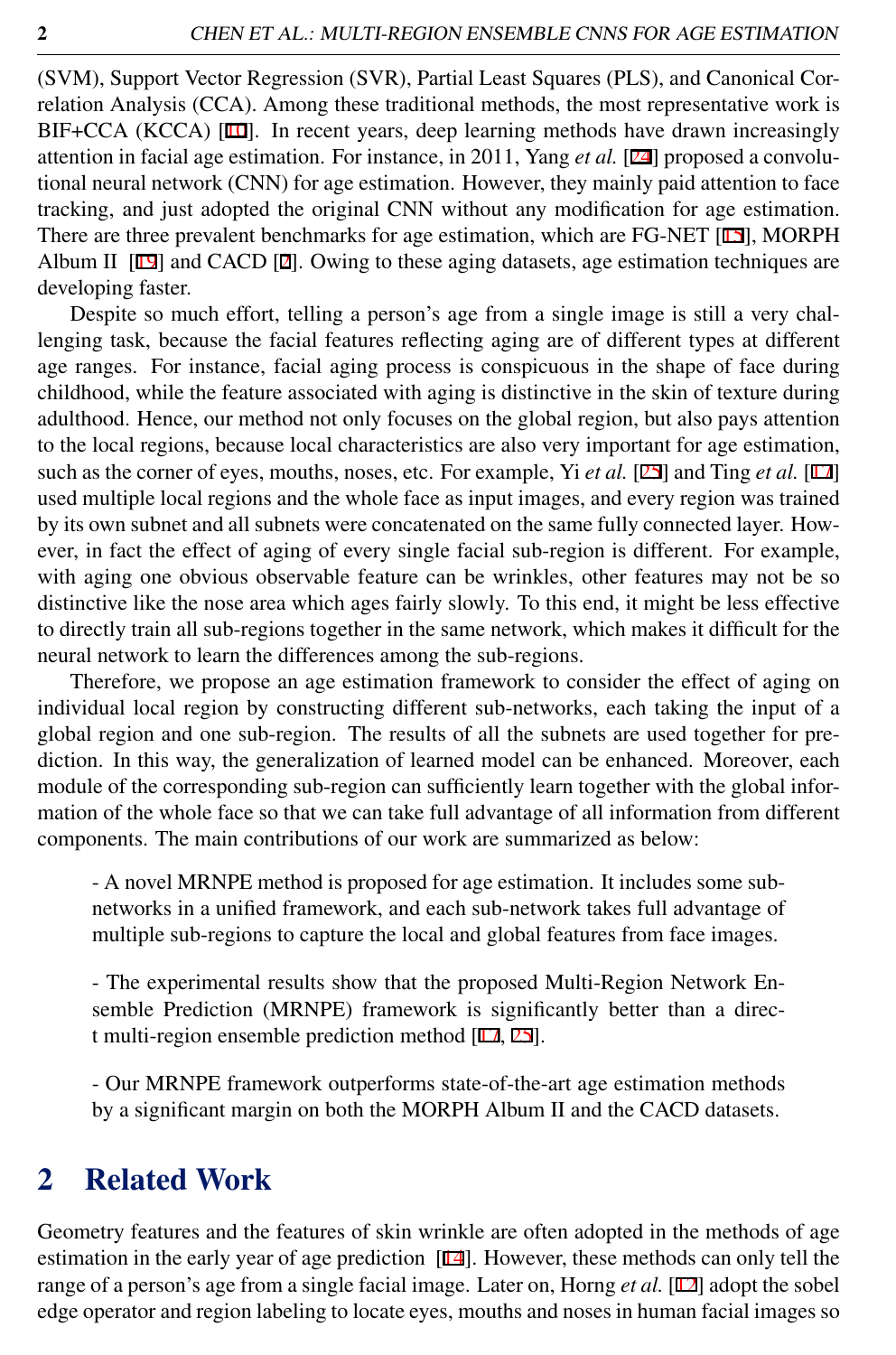as to improve the accuracy of age estimation. For the single-year age estimation, many novel methods were proposed based on the AAM [4] tool, especially the AGing PattErn Subspace (AGES) [7] method which achieve the mean absolute error (MAE) on the FG-NET dataset to 6.22 years. However, the effect of AAM method is prone to various factors such as illumination and poses. Therefore, more recently, the methods that using local features have been increasingly drawing our attention and becoming the mainstream on age estimation such as Gabor [6], Local Binary Patterns [8], and Biologically Inspired Features (BIF) [11]. After extracting the features from the images, regression or classification methods are often adopted for age estimation, such as BIF+SVM  $[11]$ , BIF+SVR  $[11]$ , and BIF+CCA  $[10]$ . Therefore, the majority of traditional methods estimate the age from a face image by two steps: 1) local feature extraction 2) regression or classification.

In the last few years, the CNNs have made huge success on age estimation [18, 20, 21, 25]. A novel approach named Deep Expectation (DEX) model was proposed by Rothe *et al.* [20] based on the VGG-16 architecture network which is pretrained by an aging dataset named IMDB-WIKI [20] with 500K images, and such deeper CNN model won the 1st place at the ChaLearn LAP challenge 2015. After that, Rothe *et al.* [21] improved their method, which didn't involve facial landmarks techniques and reduced the MAE to 4.785 years on the CACD dataset in 2016. DEX model was further improved by the champion [1] at the ChaLearn Lap challenge 2016, using a separate model for the images of children. In the same year, Niu *et al.* [18] proposed an end-to-end deep learning method to solve ordinary regression problems, which achieves the result of 3.27 MAE on the MORPH Album II dataset.

There also exists some research adopting pre-partitioned facial regions to predict age[ $17$ , 25]. Yi *et al.* [25] proposed 46 parallel CNNs with different regions of the face images as inputs, which decreased MAE to 3.63 years on the MORPH Album II dataset. However, it does not consider the relationship between local regions and the global region, and its network structure is pretty complicated. Ting *et al.* [17] adopted a method similar to that of Yi *et al.* [25], but didn't get too much progress because it ignored the differences among sub-regions resulting in increasing the difficulty of training.

In this paper, our work is also inspired by using the pre-partitioned sub-regions as inputs. We consider the overall combination of the global region and local regions, and therefore take full advantage of the sub-regions by separating them and utilize an appropriate ensemble method to predict the age.

## 3 The Proposed Method

In this section, we introduce the pipeline of our proposed framework (MRNPE) shown in Fig. [1,](#page-3-0) and then describe in detail each stage of MRNPE.

#### 3.1 Local Region Aligned and Cropped

Preprocessing to align and crop faces is needed because faces on images are mostly irregularly placed on the images. Through alignment, we can eliminate some irrelevant factors, such as the posture of the faces. As shown in Fig. [1,](#page-3-0) in our experiments, we use facial landmarks by ASM [3] to locate the 21 facial points, and then we align face images based on the midpoint between two pupils and the middle point of the upper lip. In addition, rich knowledge of ages can be found in different facial areas such as eyes, noses, mouths and eyebrows as well as from the whole faces. Therefore, in our experiments, we also use facial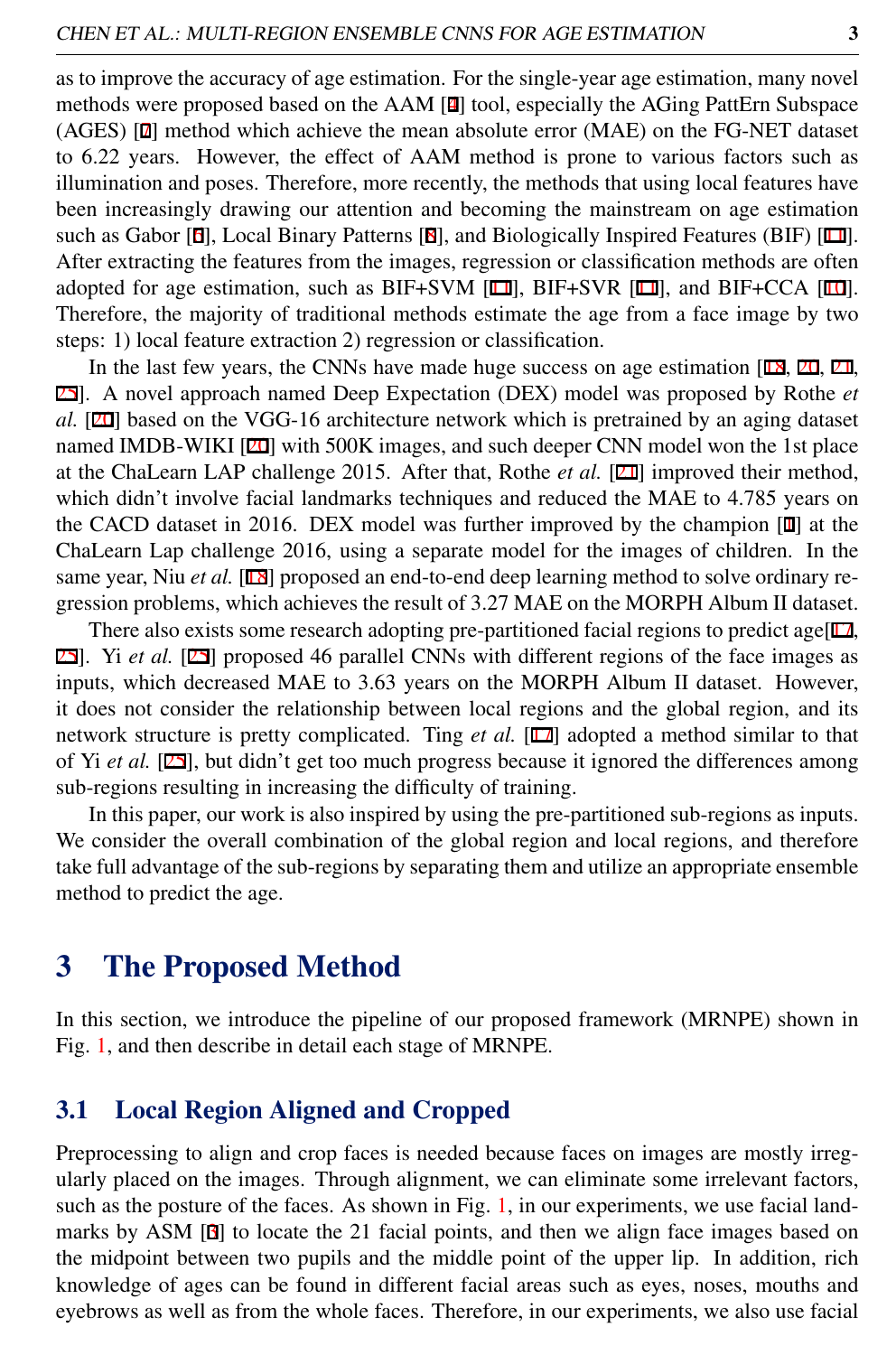

<span id="page-3-0"></span>Figure 1: MRNPE framework structure

landmarks technique to crop the areas of the three most important local components which are the regions of the left eye, the regions of the nose and the regions of the mouth. All the images are resized and cropped into 224 x 224 pixels. Besides, according to Niu *et al.* [18], the facial color attribute is helpful for age estimation, so we also keep the color element in our formulations. We discard facial images which cannot be detected by the face detector. Note that among detected faces, there still exists occlusion (e.g, wearing sun glasses) or the viewing angle is not ideal. Although those images present challenges for age estimation, we keep them in our training and testing dataset [17, 21, 23, 25].

#### 3.2 MRNPE Framework Structure

Our framework is illustrated in Fig. [1,](#page-3-0) which is comprised of three subnets because three important facial sub-regions are used in our experiments. In other words, the left eye, the nose and the mouth are utilized in our experiments. Each subnet takes a pair of facial region inputs which are a global face image and a sub-region image. All the images are in RGB with the size 224x224 pixels. Every input of the sub-region is a unique region and there are three age predictions from three subnets respectively, and subsequently each subnet adopts the softmax loss function which is defined as:

$$
l(\theta) = -\frac{1}{n} \left[ \sum_{i=1}^{n} \sum_{j=1}^{u} 1 \left\{ y^{(i)} = j \right\} \log \frac{e^{\theta_j^T x^{(i)}}}{\sum_{l=1}^{u} e^{\theta_l^T x^{(i)}}} \right]
$$
(1)

where  $\theta$  is the parameter matrix of the softmax function;  $x^{(i)}$  indicates the features of the i-th sample, and  $x^{(i)} \in \mathbb{R}^d$  and  $y^{(i)}$  is the age label of the i-th sample. *n* is the number of samples and *u* is the maximum label of age. Besides,  $1\{\bullet\}$  is an indicator function, which means  $1\{\text{a}$ true statement $} = 1$ .

For Mean Absolute Error (MAE), the widely adopted approach to evaluate MAE is the function of the metric Expected Value (EV) [20]. The predicted age *P<sup>k</sup>* in Eq. [2](#page-3-1) from each subnet's softmax is equal to  $\sum^{100}$  $\sum p_i c_i$ , where  $p_i$  is the predicting probability of the corresponding age  $c_i$ , and the subindex *i* ranges from 0 to 100 because our softmax is a hundred-andone-dimensional vector [17, 21, 23, 25]. Finally, we combine the three predictions from three subnets using Eq. [2](#page-3-1)

<span id="page-3-1"></span>
$$
P = \sum_{k=1}^{m} \alpha_k P_k \tag{2}
$$

where  $\alpha_k$  is the weight for each subnet *k* and *m* is defined as the number of the sub-regions and we just use three important regions in our following experiments, so the *m* is equal to 3.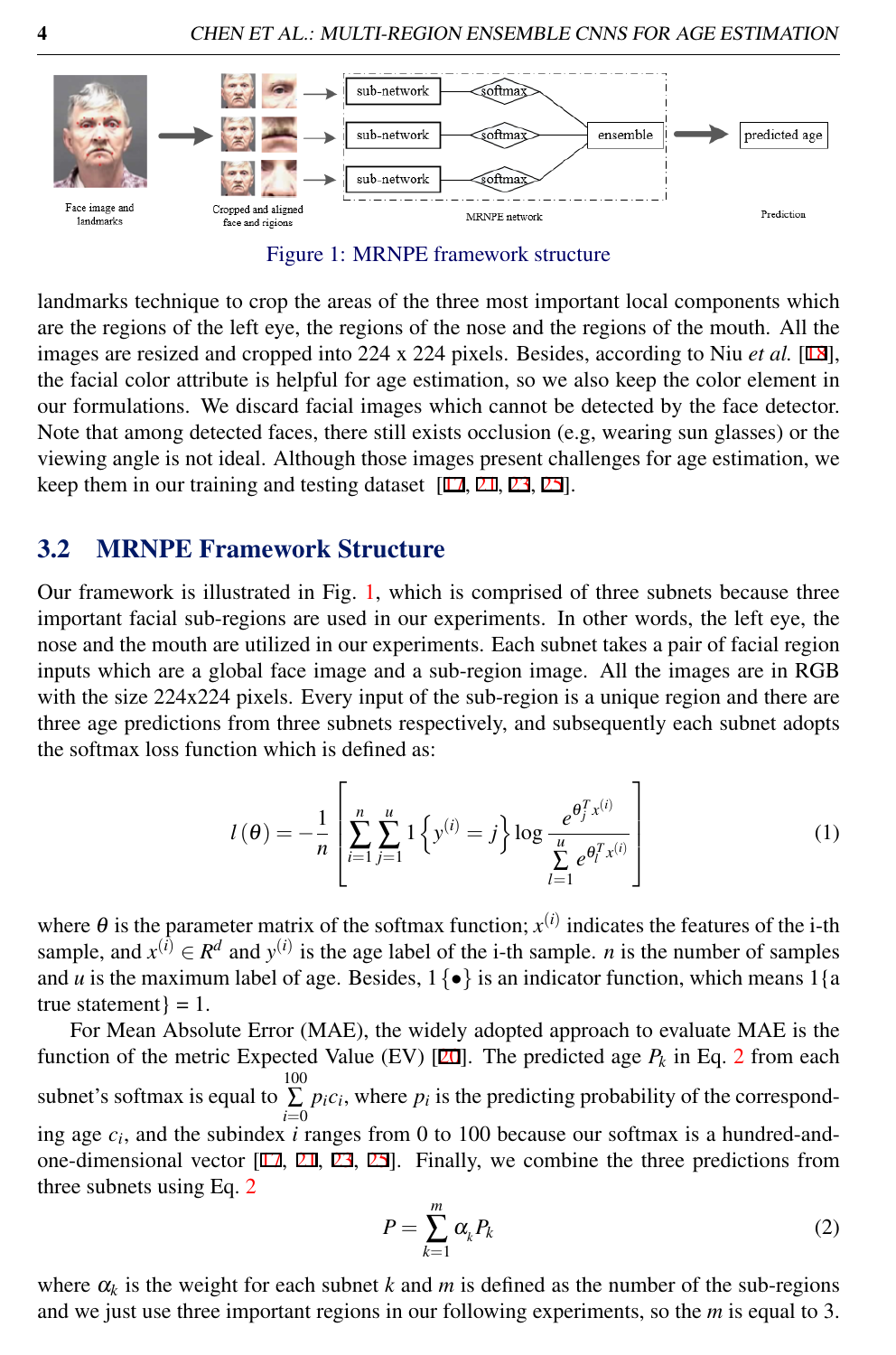

<span id="page-4-0"></span>Figure 2: The detailed architecture of the sub-network in MRNPE.

Afterward we combine three subnets' predictions and get a final prediction *P*. In this paper, we do not comprehensively investigate the different ensemble methods in our framework like Adaboost, because we pay more attention to the framework itself and we briefly discuss different ensemble methods in Section 5.1. Therefore, in our following experiments, we adopt three weak learners and combine them through averaging to create a strong learner that can make accurate predictions. We only utilize three regions in our experiments, so all the weights are equal to 1/3.

#### 3.3 The Detailed Architecture of the Sub-network in MRNPE

Our framework adopts two types of network structures and the detailed architecture is shown in Fig. [2.](#page-4-0) One of them is based on AlexNet [13] network architecture and the other is a deeper network based on VGG-16 [22] network structure. Actually, from the results in Section 4.3, both network structures work well on age estimation.

The input of each subnet is a pair of images including a global face and a sub-region, and two inputs go through their own sub-subnet. Each sub-subnet is a variant of either Alexnet or VGG net.

For AlexNet architecture, we used 5 convolutional layers and 3 max pooling layers with the pipeline structure "Conv+Pooling+Conv+Pooling+Conv+Conv+Conv+Pooling", and the sub-subnets are concatenated in a fully connected layer. Then, the output from the FC layer will go through a softmax layer and get a prediction of the subnet. Our MRNPE framework with AlexNet architecture do not use any pre-trained models.

For VGG-16 architecture, it is a very deep structure with smaller kernel size (3x3). Similarly, we adopted 13 convolutional layers and 5 max pooling layers with the structure "Conv+Conv+Pooling+Conv+Conv+Pooling+Conv+Conv+Conv+Pooling+Conv+Conv+Co nv+Pooling+Conv+Conv+Conv+Pooling", and the outputs from the two sub-subnets are combined together and go through the fully connected layers before reaching the softmax loss layer. Besides, we utilized ImageNet [5] dataset to pretrain our MRNPE(VGG-16) network structure, and finetune our pre-trained network with MORPH Album II and CACD respectively in the following experiments.

#### 3.4 Prediction Strategy

In our experiments, during the prediction, every global face image and every sub-regions image are tested with their mirror patches following the previous work [17, 25]. In other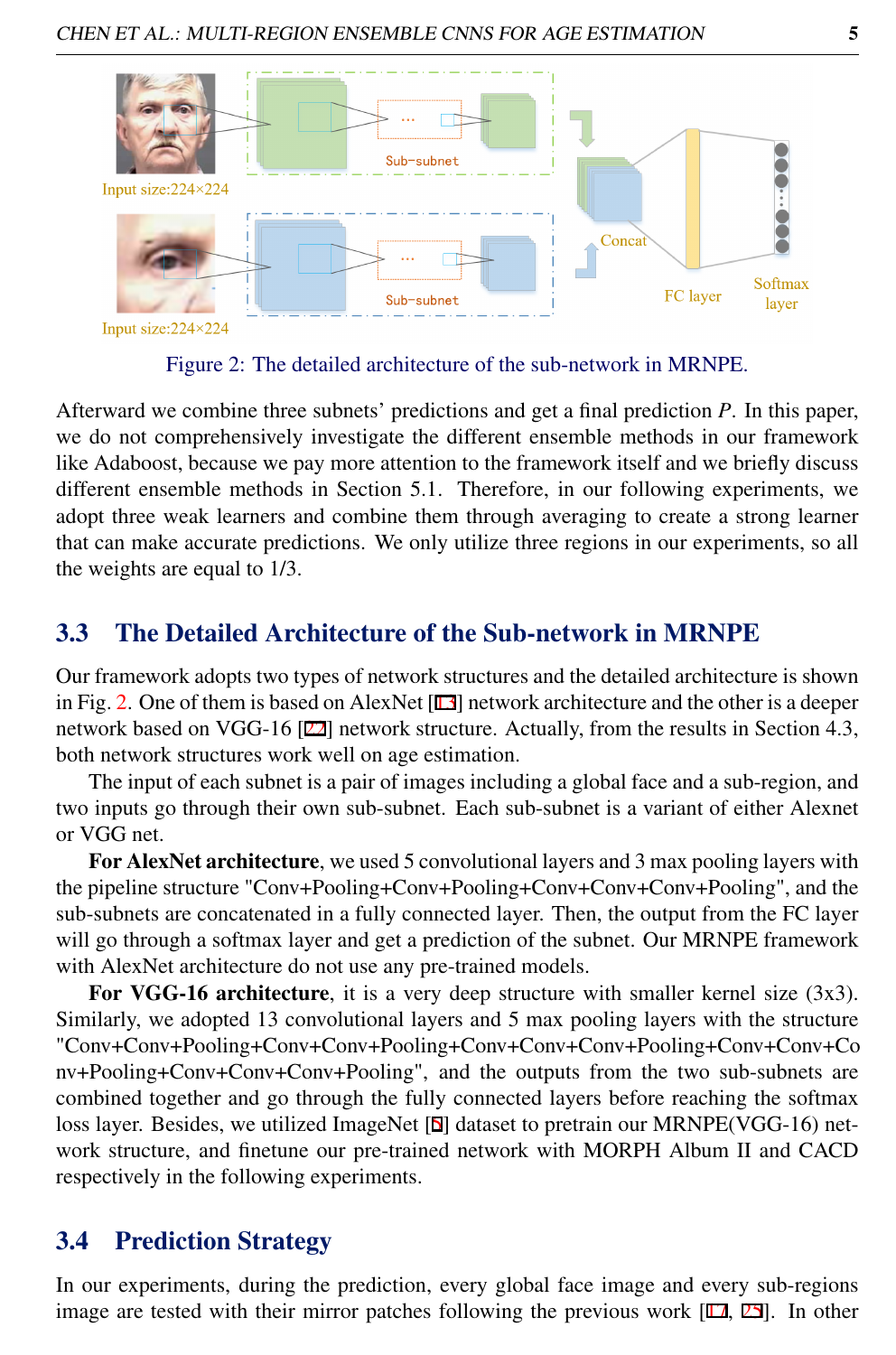words, we double the testing images by creating their mirrors. About mirroring the images, our method is slightly different from the method used by Yi *et al.* [25] and Ting *et al.* [17]. They mirrored all images except the left eyes, because they used the region of right eyes to replace the mirrored images of the left eyes. However, we find that the operation is not useful, so in our experiments, we construct mirrored images for the left eyes. We combine two results from mirrored and original images to arrive at the final decision by using ensemble.

## 4 Experiments

#### 4.1 Datasets and Setup

In our experiments, our framework is based on the MORPH Album II [19] and the CACD [2] datasets which are two popular datasets for human facial age estimation.

MORPH Album II contains approximately 55,000 facial images and their ranges of the ages are from 16 to 77 years, and however some pictures have negative influence on predictions because of the uneven illumination. CACD is the biggest public cross-age dataset, and it is collected from the famous Internet Movie DataBase (IMDB). Besides, CACD includes more than 160K images of 2000 celebrities. However, compared with MORPH Album II, in some pictures, the face is partially occluded or the viewing angle, which is challenging for age estimation. .

For the MORPH Album II, to follow the previous approach [9, 17, 23, 25] with the same test protocols<sup>[1](#page-5-0)</sup> provided by Yi *et al.* [25], the dataset is randomly partitioned into three non-overlapping subsets S1, S2 and S3. Therefore, there are two different combinations of training set and testing set: 1) Training set is S1, and testing sets are S2+S3; 2) Training set is S2, and testing sets are S1+ S3. For CACD dataset, the images of 200 celebrities were filtered to remove noises in the work of [16, 23]. We follow exactly the same protocol, and include these 200 celebrities for testing and others for training in our experiments.

Following the section 3.1, we crop the regions from the human faces detected, and images with no face detected are removed from the dataset. After such processing, MORPH Album II includes 55244 images, while CACD contains 162941 images [23]. The size of MORPH Album II dataset may not be sufficient for training a deep net, and therefore we augment the set of training images by flipping, rotating each with  $\pm 8^{\circ}$  and  $\pm 4^{\circ}$ , and adding Gaussian white noises with variances of 0.001, 0.005, 0.01, 0.015 and 0.02.

#### 4.2 Sub-Region Comparison

<span id="page-5-0"></span>To illustrate the advantage of our method, we compare ours to the network structure of the method [17] named Multi-Region Convolution Neural Network (MRCNN). Each region in MRCNN is processed by a separated single CNN and the outputs from these subnets are concatenated on the same fully connected layer. And the Euclidean loss layer in MRCNN is replaced with Softmax loss layer in our following experiments. Therefore, in our experiments, the subnet structure of MRCNN is as same as our sub-subnet in Fig. [2](#page-4-0) of our MRNPE framework. We can see the results from Table [1.](#page-6-0) The result of first row is based on the M-RCNN, pretty close to the Face+Mouth result which is one of the subnet in our MRNPE framework. However, the result is worse than that of Face+Nose. Furthermore, our MRNPE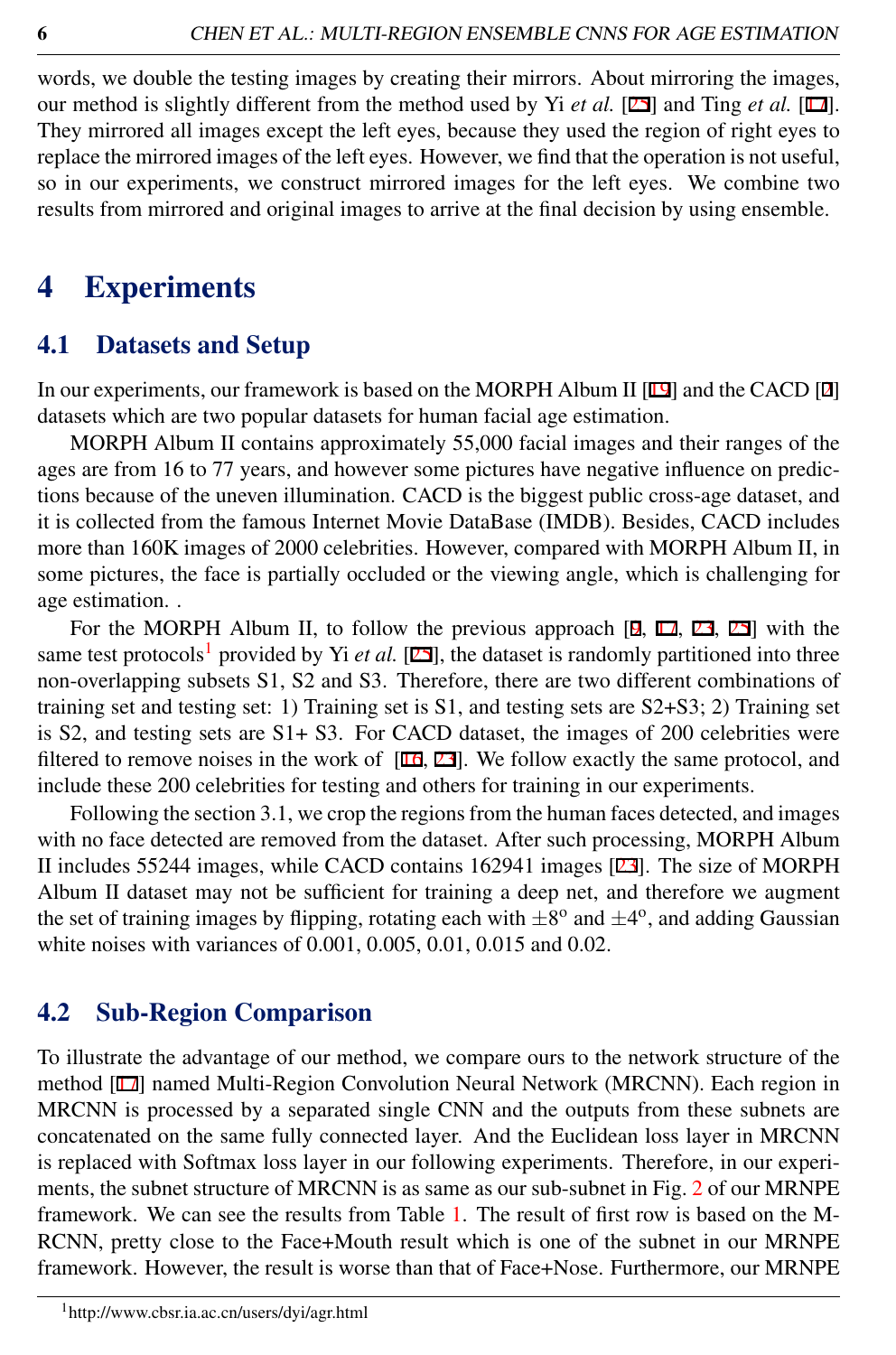<span id="page-6-0"></span>Table 1: First row experiment is based on the Multi-Region Convolution Neural Network (MRCNN) method, and 2,3,4 rows are the results of the subnets in the MRNPE and the final row is our final result of MRNPE (AlexNet).

| Architecture            | Train Set      | <b>Test Set</b> | $MAE \downarrow$ | Avg. MAE with $EV_{\downarrow}$ |
|-------------------------|----------------|-----------------|------------------|---------------------------------|
| Face+LeftEye+Nose+Mouth | S <sub>1</sub> | $S2 + S3$       | 3.43             | 3.28                            |
| (MRCNN)                 | S <sub>2</sub> | $S1 + S3$       | 3.13             |                                 |
| Face+LeftEye            | S1             | $S2 + S3$       | 3.25             | 3.12                            |
| (Subnet in MRNPE)       | S <sub>2</sub> | $S1 + S3$       | 2.98             |                                 |
| Face+Nose               | S1             | $S2 + S3$       | 3.29             | 3.16                            |
| (Subnet in MRNPE)       | S <sub>2</sub> | $S1 + S3$       | 3.03             |                                 |
| Face+Mouth              | S1             | $S2 + S3$       | 3.43             | 3.30                            |
| (Subnet in MRNPE)       | S <sub>2</sub> | $S1 + S3$       | 3.16             |                                 |
| <b>MRNPE</b> (AlexNet)  | S1             | $S2 + S3$       | 2.98             | 2.86                            |
|                         | S2             | $S1 + S3$       | 2.73             |                                 |

|                        |  | Table 2: Comparisons with the state-of-the-art methods on MORPH Album II under the |  |  |  |  |
|------------------------|--|------------------------------------------------------------------------------------|--|--|--|--|
| same testing protocol. |  |                                                                                    |  |  |  |  |

<span id="page-6-1"></span>

| Architecture                    | Train Set      | <b>Test Set</b> | $MAE \downarrow$ | Avg. MAE with $EV\downarrow$ |
|---------------------------------|----------------|-----------------|------------------|------------------------------|
| $BIF + KCCA$ [10]               | S1             | $S2 + S3$       | 4.00             | 3.98                         |
|                                 | S <sub>2</sub> | $S1 + S3$       | 3.95             |                              |
| Multi-scale CNN [25]            | S1             | $S2 + S3$       | 3.72             | 3.63                         |
|                                 | S <sub>2</sub> | $S1 + S3$       | 3.54             |                              |
| Single CNN Softmax              | S1             | $S2 + S3$       | 3.28             | 3.16                         |
|                                 | S <sub>2</sub> | $S1 + S3$       | 3.03             |                              |
| Soft softmax [23]               | S1             | $S2 + S3$       | 3.24             | 3.14                         |
|                                 | S <sub>2</sub> | $S1 + S3$       | 3.03             |                              |
| <b>Pretrained Model</b><br>[23] | S <sub>1</sub> | $S2 + S3$       | 3.14             | 3.03                         |
| Soft softmax                    | S <sub>2</sub> | $S1 + S3$       | 2.92             |                              |
| MRNPE (AlexNet)                 | S1             | $S2 + S3$       | 2.98             | 2.86                         |
|                                 | S <sub>2</sub> | $S1 + S3$       | 2.73             |                              |
|                                 | S <sub>1</sub> | $S2 + S3$       | 2.85             | 2.73                         |
| MRNPE (VGG16)                   | S <sub>2</sub> | $S1 + S3$       | 2.60             |                              |

(AlexNet) method reduces the MAE to 2.86. It shows that if we train all the regions together, it is inevitable that each sub-region affects other's judgment so that we can not take full advantage of all regions. Thus, we separate the sub-regions and combine them with an appropriate ensemble method in our MRNPE framework.

#### 4.3 Comparison with State-of-the-art Algorithms

In order to show the effectiveness of our method, we compare our method with other stateof-the-art algorithms, as summarized in Table [2](#page-6-1) and Table [3](#page-8-0) based on the MORPH Album II and the CACD, respectively. To further demonstrate our results, we also adopt Cumulate Score (CS) [11] to evaluate our performance, and the results are shown in Fig. [3](#page-7-0) and Fig. [4.](#page-7-1) Results on MORPH Album II We can see from the Table [2](#page-6-1) and Fig. [3,](#page-7-0) for the MORPH Album II, our MRNPE (AlexNet) framework gets great results which are superior to other state-of-the-art methods without any pretrained model under MAE with EV, in all com-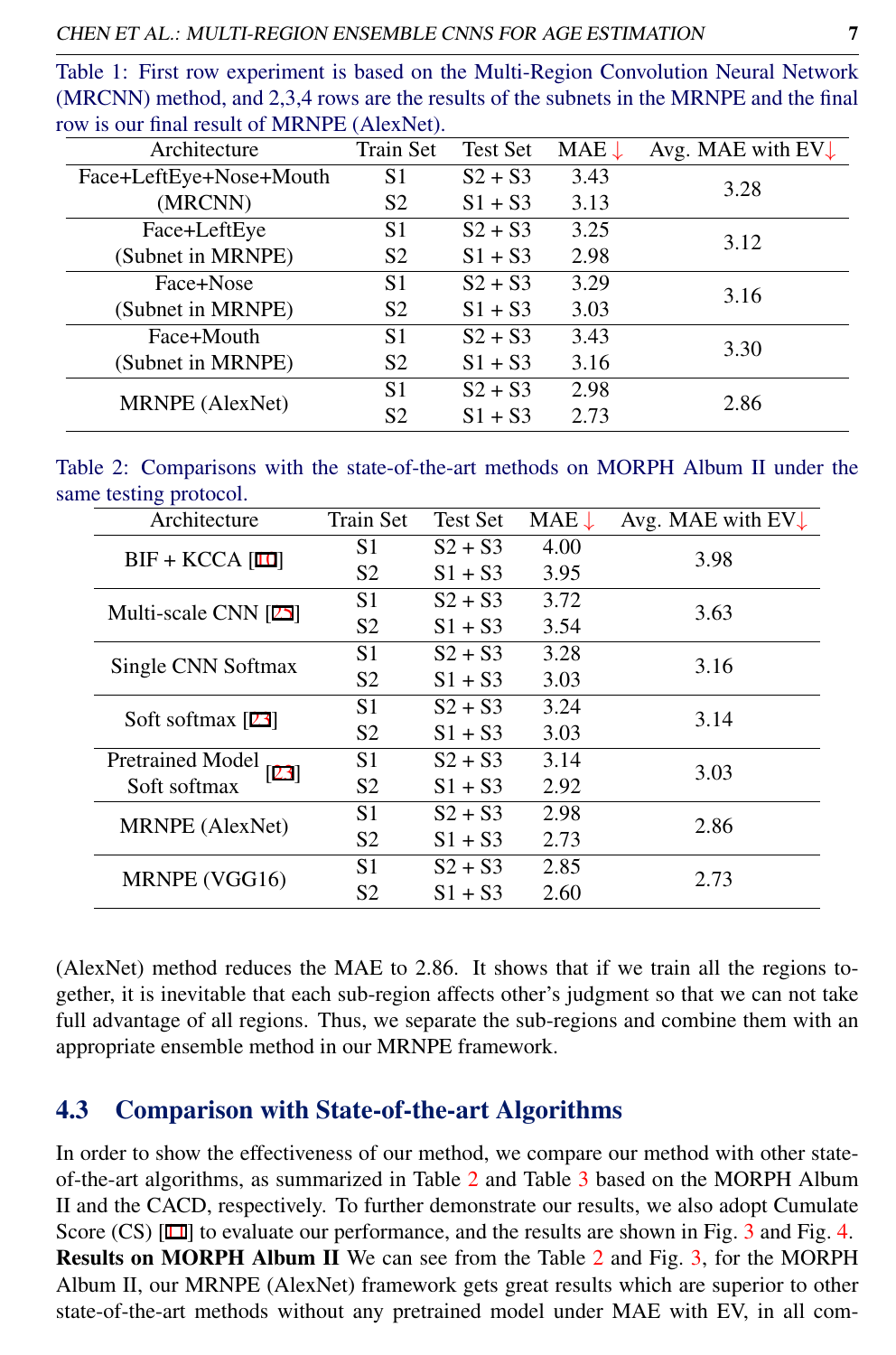

<span id="page-7-1"></span>

<span id="page-7-0"></span>Figure 3: The CS curves based on MORPH Album II dataset. Figure 4: The CS curves based on CACD dataset.

bination of testing protocol. Compared with our MRNPE (AlexNet) method, the MAE of Pretrained Model Soft softmax method is decreased from 3.03 to 2.86. Besides, our MRNPE (VGG16) gets the most impressive result, which reduces the MAE to 2.73 on the MORPH Album II dataset. For the Cumulate Score, our methods also beat other the state-of-art methods with a considerable margin from CS1 to CS20.

Results on CACD For the CACD dataset, note the images in CACD are taken in the unconstrained environment, making age prediction more challenging. The result of our method in CACD can be seen from the Table  $3$  and Fig. [4.](#page-7-1) MRNPE (AlexNet) is better than the majority of the state-of-art methods, comparable to the DEX (VGG16) [21] method. DEX (VGG16) method adopt a very deep network structure, while our method(AlexNet) adopt a shallower network structure. Thus, it can be argued that our MRNPE (AlexNet) still works well on the CACD dataset. It is worth noting that our method with the VGG-16 structure surpass the result of DEX (VGG16) and it also outperforms all of the existing state-of-theart age estimation methods by a significant margin. The MAE of age estimation is dropped from 4.79 to 4.40 years on CACD. Moreover, the Cumulate Score in CACD, our MRNPE (VGG-16) framework beats DEX (VGG16) in all years. These results also demonstrate that our method is suitable for the VGG16 structure on age estimation.

## 5 Discussion

#### 5.1 Brief Comparison of the Ensemble Combination

Except the ensemble method with averaging for the final prediction, we try to adopt a simple ensemble method so as to briefly investigate the influence of the weights of different subnets. We assign  $1/2$ ,  $1/3$  and  $1/6$  to three subnets of their weight's parameter respectively according to the subnets' rank of the performance in Table [1.](#page-6-0) We further assign higher weights to the low performing sub-networks in order to investigate whether a slight change of the weights can have a huge influence on the final accuracy. We also evaluate the performance of our combination weights as setting the values of the weights of eye, nose, and mouth to 1 0 0, 0 1 0 and 0 0 1 respectively. Those cases correspond to the results in Table [1.](#page-6-0) The results are shown in the Table [4](#page-8-1) and it shows that results are relatively stable w.r.t weights in a reasonable range (around 1/3), which indicates that our combination strategies are not sensitive to the combination parameters, but with one set of the best parameters being 1/3, 1/3 and 1/3 (averaging).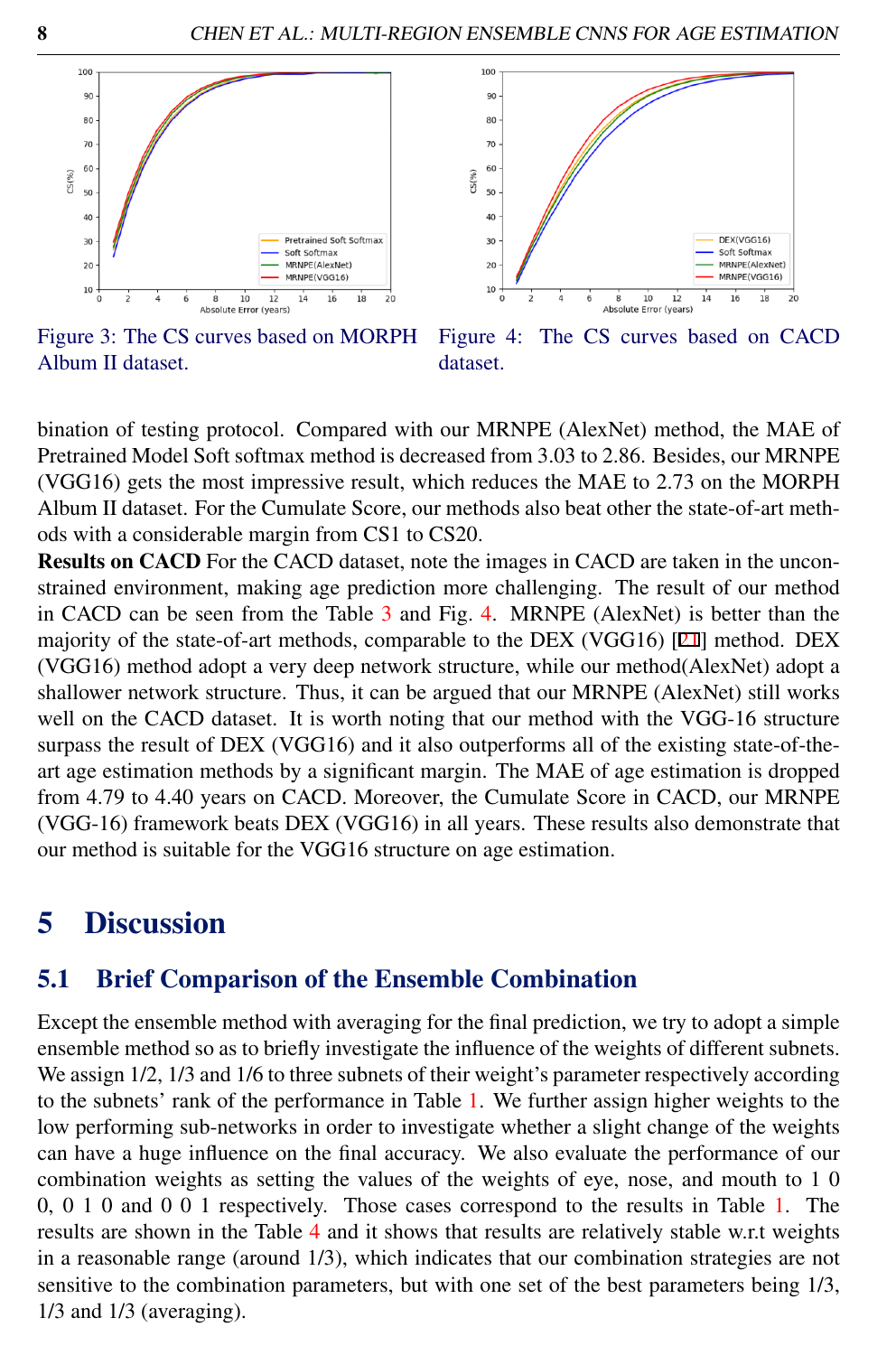Table 3: Comparisons with state-of-the-art methods on CACD dataset under the same testing protocol.

<span id="page-8-0"></span>

| Method              | <b>Train Set</b> | <b>Test Set</b> | MAE with EV $\downarrow$ |
|---------------------|------------------|-----------------|--------------------------|
| DFDNet $[16]$       | 1800 celebrities | 200 celebrities | 5.57                     |
| Single CNN Softmax  | 1800 celebrities | 200 celebrities | 5.28                     |
| Soft softmax $[23]$ | 1800 celebrities | 200 celebrities | 5.19                     |
| MRNPE (AlexNet)     | 1800 celebrities | 200 celebrities | 4.85                     |
| DEX (VGG16) [21]    | 1800 celebrities | 200 celebrities | 4.79                     |
| MRNPE (VGG16)       | 1800 celebrities | 200 celebrities | 4.40                     |

Table 4: Different MRNPE (AlexNet) ensemble methods based on MORPH Album II (Training Set S1 and Testing Set S2+S3).

<span id="page-8-1"></span>

| Left Eye Weight | Nose Weight | Mouth Weight | Avg. MAE with $EV_{\downarrow}$ |
|-----------------|-------------|--------------|---------------------------------|
| 1/3             | 1/3         | 1/3          | 2.98                            |
| 1/2             | 1/3         | 1/6          | 2.98                            |
| 1/2             | 1/6         | 1/3          | 2.99                            |
| 1/3             | 1/2         | 1/6          | 2.99                            |
| 1/3             | 1/6         | 1/2          | 3.02                            |
| 1/6             | 1/2         | 1/3          | 3.01                            |
| 1/6             | 1/3         | 1/2          | 3.04                            |

#### 5.2 Improvement Using Mirroring Prediction and Data Augmentation on MORPH Album II

We investigate the performances of using mirroring prediction or data augmentation strategies on the MORPH Album II dataset with training set S1 and testing set S2+S3, and the results are shown in the Table [5.](#page-8-2) From the table we can see that in our experiments, data augmentation improves the performance a lot and the MAE is dropped from 3.18 to 3.02. In contrast, using mirroring prediction strategy gets small but noticeable improvement, which slightly decreases the MAE from 3.18 to 3.13. Besides, it also shows that without these strategies our framework still can work well on age estimation.

## 6 Conclusion and Future Work

We propose a novel age estimation framework based on CNN in this paper, called MRNPE. We use different important regions from the human face, and take full advantage of these

| Method          |     | Data augmentation Using mirroring prediction MAE with $EV\downarrow$ |      |
|-----------------|-----|----------------------------------------------------------------------|------|
| MRNPE (AlexNet) | No. | No.                                                                  | 3.18 |
| MRNPE (AlexNet) | No. | Yes                                                                  | 3.13 |
| MRNPE (AlexNet) | Yes | No.                                                                  | 3.02 |
| MRNPE (AlexNet) | Yes | Yes                                                                  | 2.98 |

<span id="page-8-2"></span>Table 5: Comparisons with MRNPE(AlexNet) without data augmentation or using mirroring prediction on MORPH Album II (Training Set S1 and Testing Set S2+S3).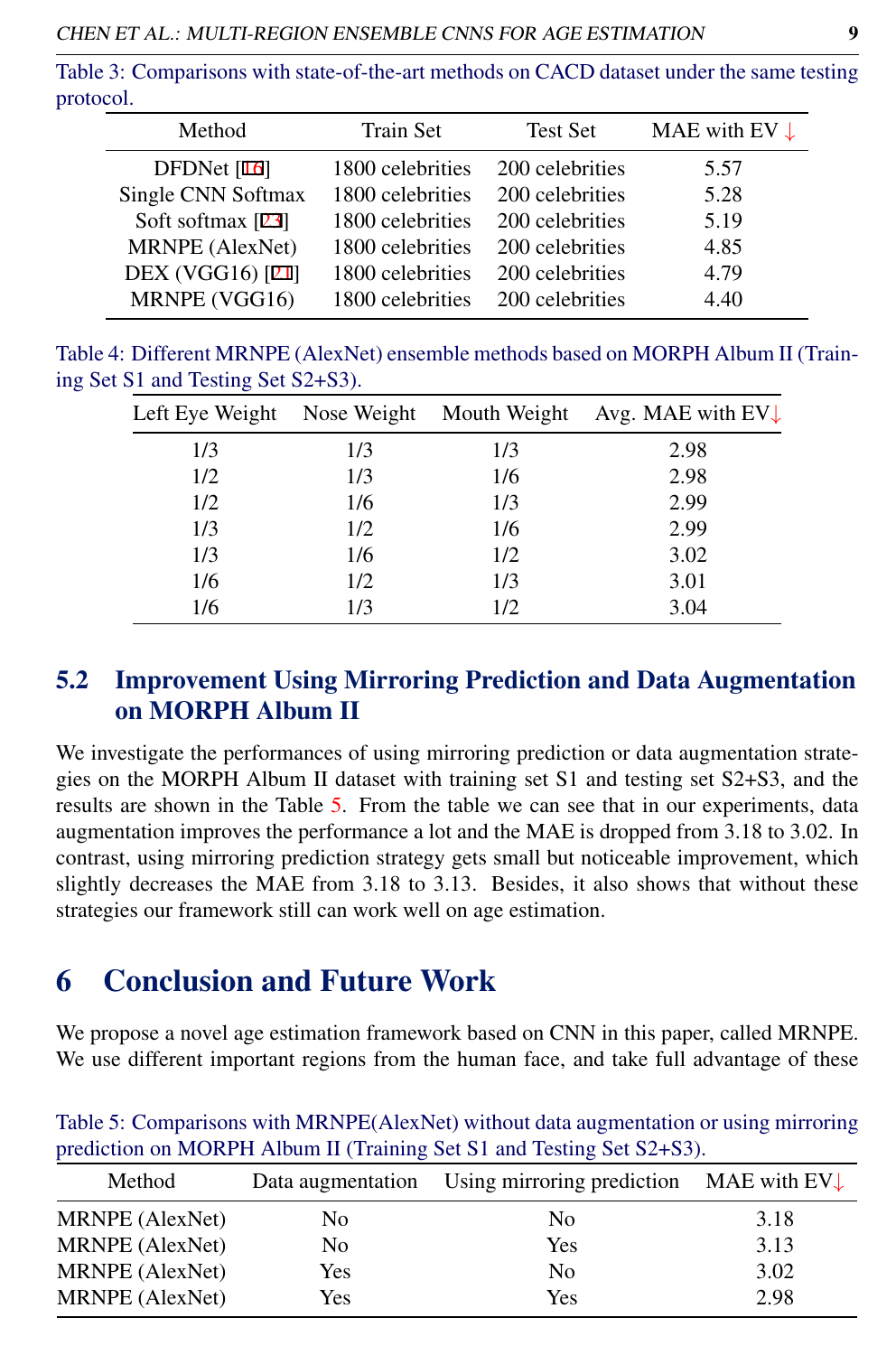features by combining them from separated networks. We utilize a proper ensemble method to combine these predictions of subnets. Moreover, our method can outperform the existing state-of-the-art age estimation methods by a significant margin on the MORPH Album II and the CACD datasets. Our method improves the results on the MORPH Album II dataset from 3.03 to 2.73, while the corresponding MAE on CACD dataset is dropped from 4.79 and 4.40 respectively. Future work could include 1) investigating the number of regions we used, such as the corner of eyes, eyebrows and so on; 2) other ensemble methods like Adaboost so as to find out the best weights for different subnets; and 3) pre-training our networks using a large dataset of age estimation. It will be also interesting to develop variants of our framework for other computer vision tasks such as person re-identification.

## Acknowledgement

This work was supported by the Macau Science and Technology Development Fund of (No. 019/2014/A1, No. 112/2014/A3), the National Key Research and Development Plan (Grant No. 2016YFC0801002), the Chinese National Natural Science Foundation Projects ]61502491, ]61473291, ]61572501, ]61572536, NVIDIA GPU donation program and AuthenMetric *R*&*D* Funds.

## **References**

- [1] Grigory Antipov, Moez Baccouche, Sid-Ahmed Berrani, and Jean-Luc Dugelay. Apparent age estimation from face images combining general and children-specialized deep learning models. In *Proceedings of the IEEE Conference on Computer Vision and Pattern Recognition Workshops*, pages 96–104, 2016.
- [2] Bor-Chun Chen, Chu-Song Chen, and Winston H Hsu. Cross-age reference coding for age-invariant face recognition and retrieval. In *European Conference on Computer Vision*, pages 768–783. Springer, 2014.
- [3] Timothy F Cootes, Christopher J Taylor, David H Cooper, and Jim Graham. Active shape models-their training and application. *Computer vision and image understanding*, 61(1):38–59, 1995.
- [4] Timothy F. Cootes, Gareth J. Edwards, and Christopher J. Taylor. Active appearance models. *IEEE Transactions on pattern analysis and machine intelligence*, 23(6):681– 685, 2001.
- [5] Jia Deng, Wei Dong, Richard Socher, Li-Jia Li, Kai Li, and Li Fei-Fei. Imagenet: A large-scale hierarchical image database. In *Computer Vision and Pattern Recognition, 2009. CVPR 2009. IEEE Conference on*, pages 248–255. IEEE, 2009.
- [6] Feng Gao and Haizhou Ai. Face age classification on consumer images with gabor feature and fuzzy lda method. In *International Conference on Biometrics*, pages 132– 141. Springer, 2009.
- [7] Xin Geng, Zhi-Hua Zhou, and Kate Smith-Miles. Automatic age estimation based on facial aging patterns. *IEEE Transactions on pattern analysis and machine intelligence*, 29(12):2234–2240, 2007.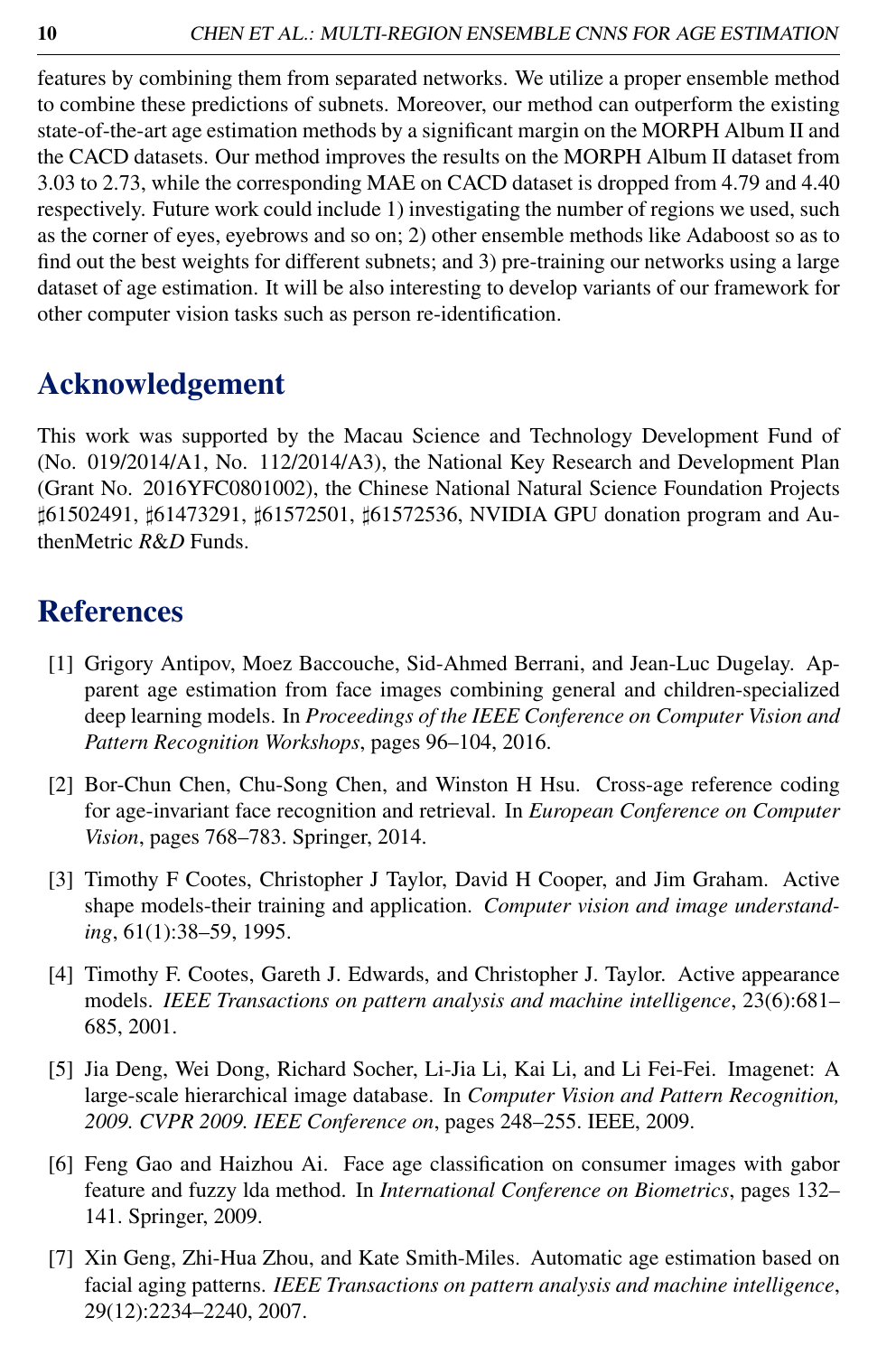- [8] Asuman Gunay and Vasif V Nabiyev. Automatic age classification with lbp. In *Computer and Information Sciences, 2008. ISCIS'08. 23rd International Symposium on*, pages 1–4. IEEE, 2008.
- [9] Guodong Guo and Guowang Mu. Human age estimation: What is the influence across race and gender? In *Computer Vision and Pattern Recognition Workshops (CVPRW), 2010 IEEE Computer Society Conference on*, pages 71–78. IEEE, 2010.
- [10] Guodong Guo and Guowang Mu. Joint estimation of age, gender and ethnicity: Cca vs. pls. In *Automatic Face and Gesture Recognition (FG), 2013 10th IEEE International Conference and Workshops on*, pages 1–6. IEEE, 2013.
- [11] Guodong Guo, Guowang Mu, Yun Fu, and Thomas S Huang. Human age estimation using bio-inspired features. In *Computer Vision and Pattern Recognition, 2009. CVPR 2009. IEEE Conference on*, pages 112–119. IEEE, 2009.
- [12] Wen-Bing Horng, Cheng-Ping Lee, and Chun-Wen Chen. Classification of age groups based on facial features. *Tamkang Journal of Science and Engineering*, 4(3):183–192, 2001.
- [13] Alex Krizhevsky, Ilya Sutskever, and Geoffrey E Hinton. Imagenet classification with deep convolutional neural networks. In *International Conference on Neural Information Processing Systems*, pages 1097–1105, 2012.
- [14] Young Ho Kwon et al. Age classification from facial images. In *Computer Vision and Pattern Recognition, 1994. Proceedings CVPR'94., 1994 IEEE Computer Society Conference on*, pages 762–767. IEEE, 1994.
- [15] Andreas Lanitis, Chrisina Draganova, and Chris Christodoulou. Comparing different classifiers for automatic age estimation. *IEEE Transactions on Systems, Man, and Cybernetics, Part B (Cybernetics)*, 34(1):621–628, 2004.
- [16] Ting Liu, Zhen Lei, Jun Wan, and Stan Z Li. Dfdnet: discriminant face descriptor network for facial age estimation. In *Chinese Conference on Biometric Recognition*, pages 649–658. Springer, 2015.
- [17] Ting Liu, Jun Wan, Tingzhao Yu, Zhen Lei, and Stan Z Li. Age estimation based on multi-region convolutional neural network. In *Chinese Conference on Biometric Recognition*, pages 186–194. Springer, 2016.
- [18] Zhenxing Niu, Mo Zhou, Le Wang, Xinbo Gao, and Gang Hua. Ordinal regression with multiple output cnn for age estimation. In *Proceedings of the IEEE Conference on Computer Vision and Pattern Recognition*, pages 4920–4928, 2016.
- [19] Allen W Rawls and Karl Ricanek Jr. Morph: Development and optimization of a longitudinal age progression database. In *European Workshop on Biometrics and Identity Management*, pages 17–24. Springer, 2009.
- [20] Rasmus Rothe, Radu Timofte, and Luc Van Gool. Dex: Deep expectation of apparent age from a single image. In *Proceedings of the IEEE International Conference on Computer Vision Workshops*, pages 10–15, 2015.